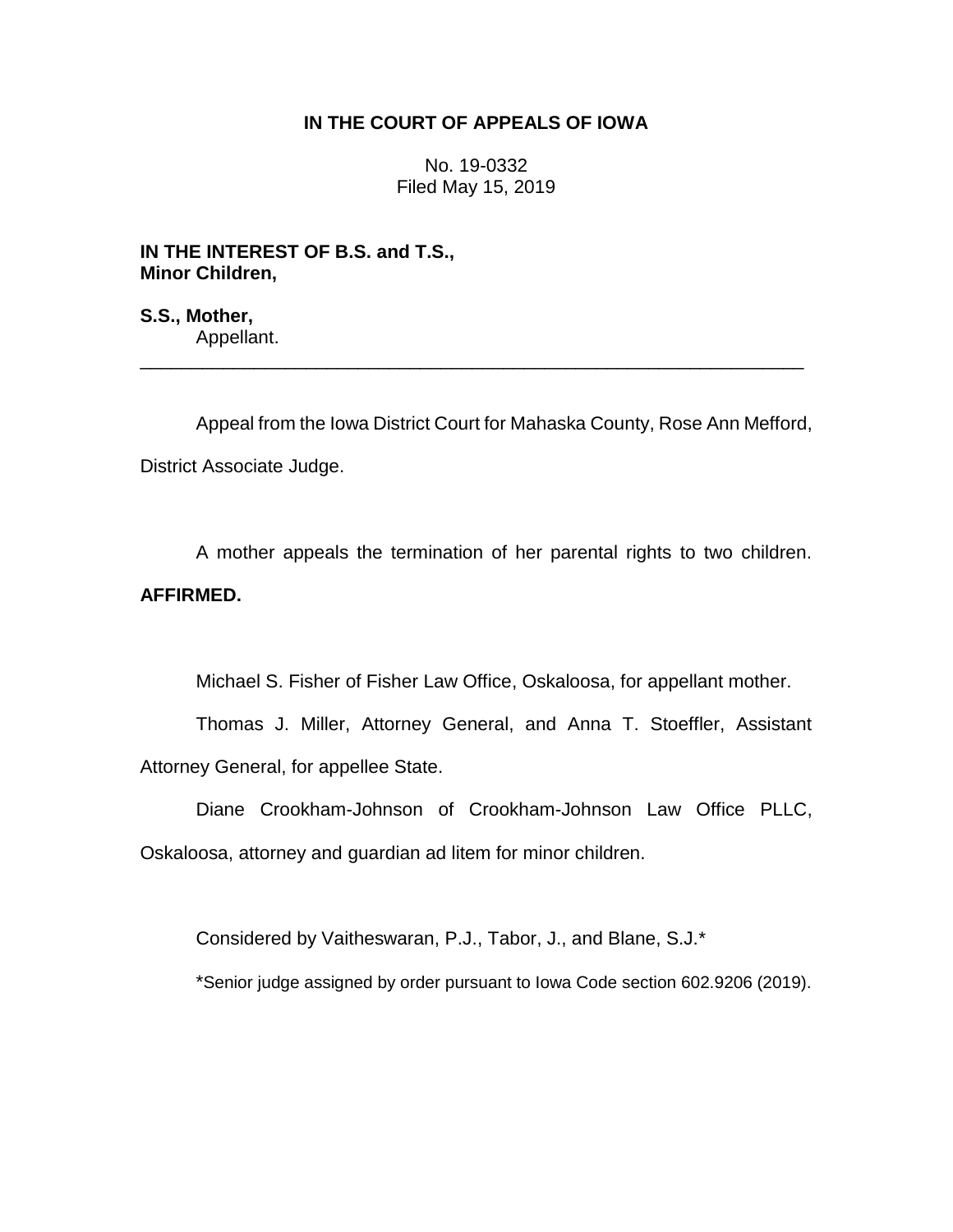## **BLANE, Senior Judge.**

 $\overline{a}$ 

The mother, Sarah, appeals the termination of her parental rights to eightyear-old B.S. and ten-year-old T.S. The juvenile court terminated her rights pursuant to Iowa Code section 232.116(1)(d) and (f) (2018). Sarah maintains the State failed to prove the grounds for termination by clear and convincing evidence and termination is not in the children's best interests.<sup>1</sup>

We review termination proceedings de novo. *In re A.B.*, 815 N.W.2d 764, 773 (Iowa 2012). "Our primary concern . . . has always been the best interests of the child[ren]." *In re L.T.*, 924 N.W.2d 521, 529 (Iowa 2019). We begin by considering the statutory grounds. "When the juvenile court terminates parental rights on more than one statutory ground, we may affirm the juvenile court's order on any ground we find supported by the record." *A.B.*, 815 N.W.2d at 774. We consider the grounds of section 232.116(1)(f), which allows the court to terminate parental rights if all of the following factors are met:

(1) The child is four years of age or older.

(2) The child has been adjudicated a child in need of assistance pursuant to section 232.96.

(3) The child has been removed from the physical custody of the child's parents for at least twelve of the last eighteen months, or for the last twelve consecutive months and any trial period at home has been less than thirty days.

(4) There is clear and convincing evidence that at the present time the child cannot be returned to the custody of the child's parents as provided in section 232.102.

Sarah challenges the fourth factor—whether B.S. and T.S. could be returned to

her care at the time of the termination hearing. *See* Iowa Code § 232.116(1)(f)(4);

 $1$  The juvenile court also terminated the parental rights of B.S.'s father. He had little involvement in this case and does not participate in this appeal.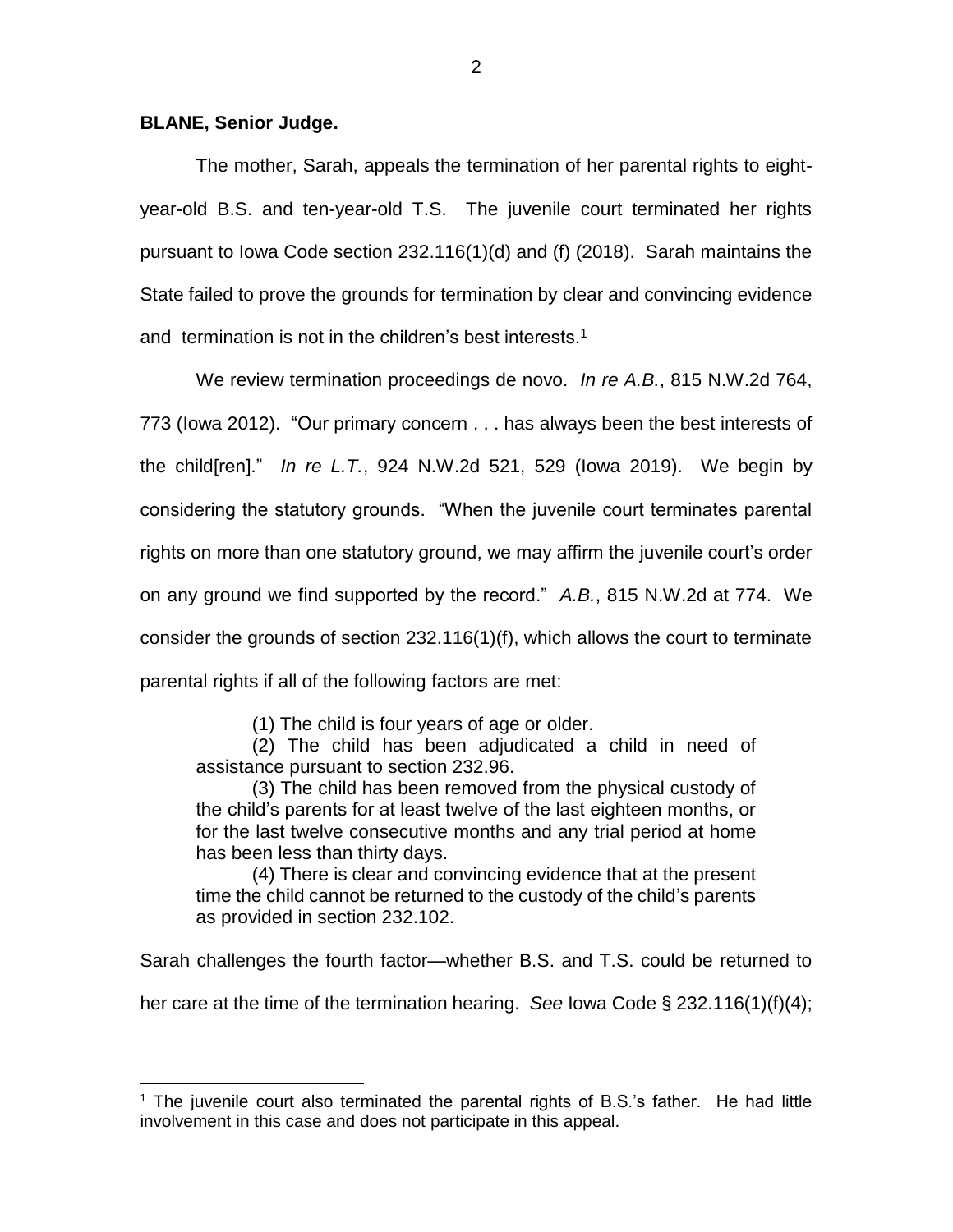*In re D.W.*, 791 N.W.2d 703, 707 (Iowa 2010) (interpreting the term "at the present time" to mean "at the time of the termination hearing").

On our review, we agree with the juvenile court.

The children came to the attention of the Iowa Department of Human Services (DHS) in April 2016 when B.S. reported she was sexually abused in their home by Sarah's older son, A.H. The DHS entered into a safety plan that Sarah would not leave the children alone with A.H. without appropriate adult supervision. Despite this, in November, Sarah left the children with her paramour, Nick, without informing him of the safety concerns, and A.H. sexually abused B.S. again. $^2$  This resulted in a confirmed child-abuse report. When being interviewed by child protective services, T.S. disclosed that A.H. had sexually abused him too. Again, the DHS entered into a safety plan with Sarah: she could retain custody of the children if they all lived with Nick's brother and his wife, Tyler and Cheyenne.

In January 2017, Sarah slapped B.S. on the face, leaving a mark, which resulted in another confirmed child-abuse report. In March 2017, Nick struck B.S. in the face while Sarah was not at home, breaking her glasses and giving her a two to three inch cut above her left eye; this incident also resulted in a founded child-abuse report. In addition, Cheyenne reported Sarah was not around much and Cheyenne largely had been caring for the children on her own.

The juvenile court removed the children from Sarah's care and adjudicated them as children in need of assistance, pursuant to Iowa Code section  $232.2(6)(c)(2)$  and (d)  $(2016).<sup>3</sup>$  The court ordered Sarah to obtain a substance-

 $\overline{a}$ 

 $2$  Sarah said she did tell Nick, but the juvenile court did not credit her statements.

<sup>&</sup>lt;sup>3</sup> By order entered on November 29, 2016, pursuant to Iowa Code section 232.96.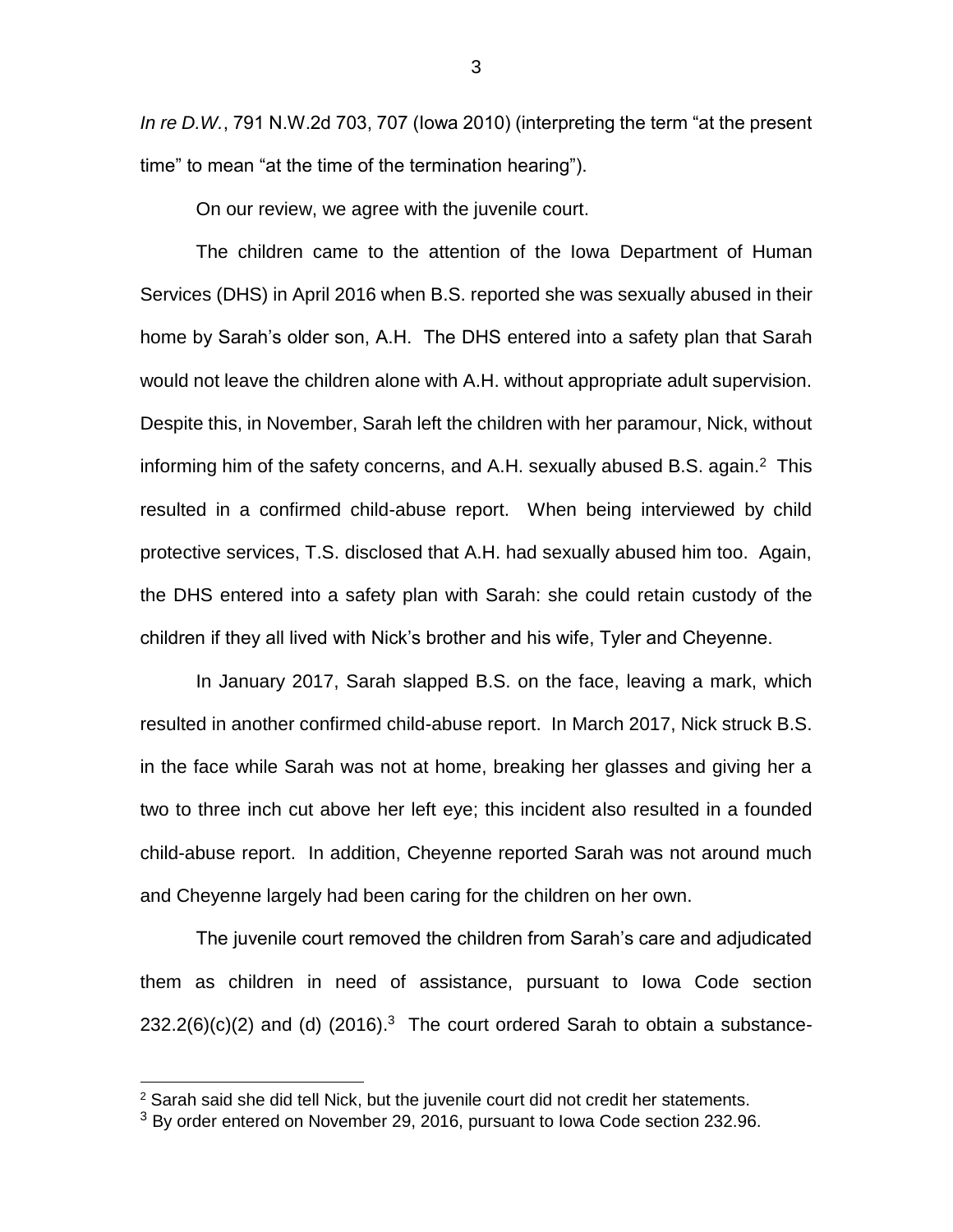abuse evaluation and treatment, attend individual counselling to address the sexual abuse of her children, and comply with random drug and alcohol testing.

Meanwhile, foster parents and service providers reported B.S. exhibited inappropriate sexualized behaviors and lacked boundaries with other people. T.S. also exhibited excessively aggressive behaviors. The children were moved through several foster homes, sometimes being moved due to the severity of their own behaviors. They were engaged in therapy to process and overcome the trauma they experienced while in their mother's care.

Sarah made several attempts at evaluation and treatment throughout the pendency of the case but had not yet completed a course of either substanceabuse or mental-health treatment or fully followed through with the recommendations of an evaluator. In January 2018, the court gave Sarah additional time to work toward reunification with the children and, in latter 2018, she appeared to be making more progress. In September, the DHS approved overnight visitation with the children. But the children soon reported that one night, Sarah had B.S. sleep in the same bed with her and her new paramour, Chuck, whom the children had never met before and after Chuck had spent a majority of the day drinking beer. B.S. reported Chuck "snuggled" her.

When confronted, Sarah was untruthful about the fact Chuck was living with her in violation of court orders. She agreed that allowing a strange man to sleep in the same bed with and "snuggle" her sexually-traumatized daughter was also traumatizing. But Sarah maintained that she had made good parenting decisions overall and minimized the incident because she "supervised them . . . the whole time." The juvenile court specifically found Sarah lacked credibility with regard to

4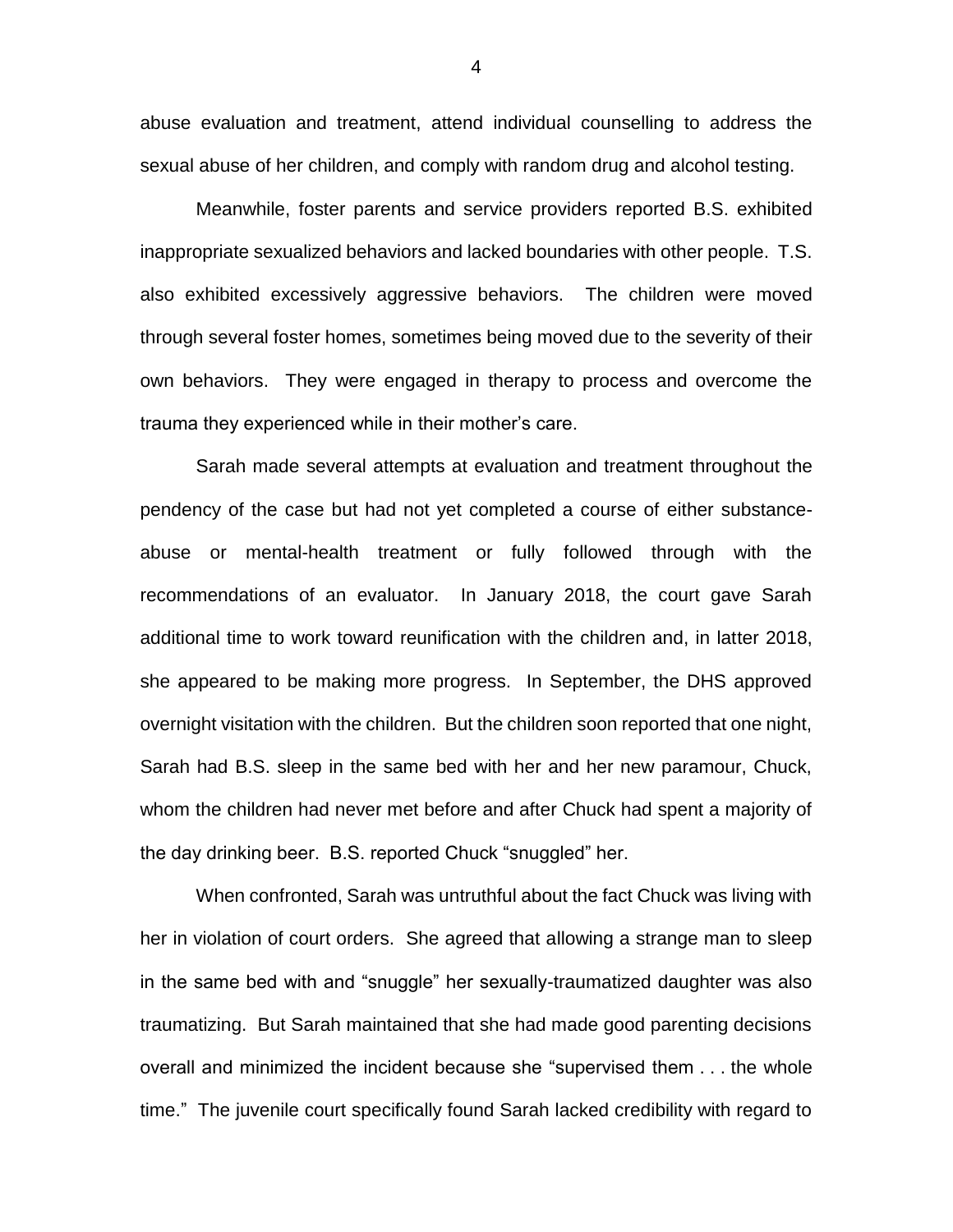her inconsistent statements and her professed understanding of why this incident

was concerning:

[Sarah] was clearly giving the response that she believed was expected of her. [Sarah's] actual perception remains that the children were in no danger because [she] was present. [Sarah] has made almost no progress in being able to appreciate the gravity that past abuse events have on her children, nor has she been able to demonstrate that she has the protective capabilities to prevent them from the risks of future abuse.

B.S.'s therapist also provided a letter to the court stating,

Based on my knowledge of the inconsistency in parental follow through and the continued damage this is causing [B.S.], it is ... my opinion that [B.S.] should not be placed back in her mother's care. It is . . . my opinion that [B.S.'s] mother is not able to provide a safe and stable environment [in] which [B.S.] could thrive.

On appeal, Sarah contends the State did not show the children could not

be returned to her care at the present time because the court relied on two "indiscretions": the "snuggling" incident and the fact she had let the children watch an R-rated movie. This characterization seriously minimizes the real concerns in this case: Sarah's failure to recognize the effect of sexual trauma on the children and her inability or unwillingness to exercise her parental responsibilities to protect the children from further harm—equally from herself, from A.H., and from her paramours. Even when not directly inflicted by herself, Sarah's parenting decisions exposed the children to significant physical and psychological abuse. We, like the juvenile court, have little reason to think the children could be returned to her care and not be exposed in short order to the kinds of adjudicatory harms they have already suffered. Clear and convincing evidence shows the children could not be returned to her care at the present time.